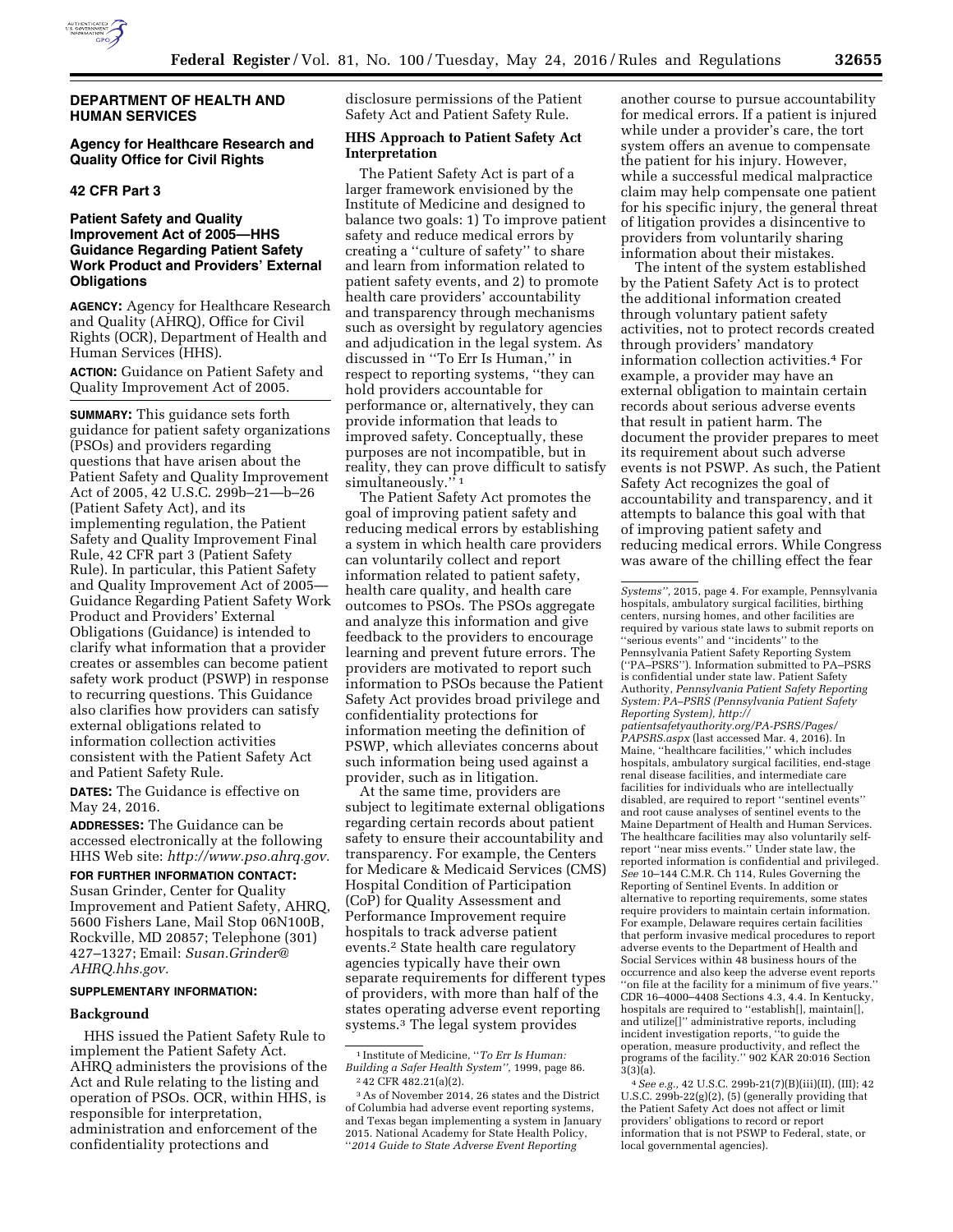of being sued had on providers, the Patient Safety Act was not designed to prevent patients who believed they were harmed from obtaining the records about their care that they were able to obtain prior to the enactment of the Patient Safety Act.<sup>5</sup> Nor was the Patient Safety Act intended to insulate providers from demonstrating accountability through fulfilling their external obligations.<sup>6</sup> Therefore, when interpreting the Patient Safety Act and Patient Safety Rule, HHS does so with the objective of maintaining balance between these two policy goals, consistent with the intent of the Patient Safety Act.

#### **How Information Becomes PSWP**

Both the Notice of Proposed Rulemaking (NPRM) and the Preamble to the Patient Safety Rule (Preamble) discuss the definition of PSWP and provide examples of what information would and would not meet the definition.7 Because there continues to be confusion about this definition, the prior discussion will be reiterated and further clarified here. The definition of PSWP sets forth three basic ways that certain information can become PSWP: (1) The information is prepared by a provider for reporting to a PSO and it is reported to the PSO, (2) the information is developed by a PSO for the conduct of patient safety activities,<sup>8</sup> or, (3) the information identifies or constitutes the deliberations or analysis of, or identifies the fact of reporting pursuant to, a patient safety evaluation system (PSES).9 The first way—

6 ''This legislation does nothing to reduce or affect other Federal, State or local legal requirements pertaining to health related information.'' *Id.* (statement of Mr. Jeffords).

7 73 FR 8120–24, Oct. 5, 2007; 73 FR 70739–44, Nov. 21, 2008.

8This guidance does not otherwise address the creation of PSWP through development by a PSO. Because external regulatory and oversight reporting obligations are requirements of providers, this guidance does not apply to information developed by a PSO for the conduct of patient safety activities.

9 42 U.S.C. 299b-21(7)(A); 42 CFR 3.20 (paragraph (1) of the definition of PSWP). Patient safety evaluation system ''means the collection, management, or analysis of information for

sometimes referred to as the ''reporting pathway''—is how providers generally create most of their PSWP. According to the Patient Safety Act, in order for information to become PSWP through the reporting pathway, it must be information that could improve patient safety, health care quality, or health care outcomes and be assembled or developed by a provider for reporting to a PSO and be reported to a PSO. Another way of saying that the information is assembled or developed for reporting to a PSO is that the information is prepared *for the purpose of* reporting it to the PSO.10 Under the Patient Safety Rule, the reporting pathway allows for information that is documented as collected within the provider's PSES to be PSWP and thus privileged and confidential before it is reported to a PSO. As explained in the Preamble, this interpretation addresses the concerns of significant administrative burden and an indiscriminate race to report information to the PSO if information only became protected after it was reported to a PSO.11 Nevertheless, a provider should only place information in its PSES if it intends to report that information to the PSO.12

## **Information That Is Not PSWP**

The definition of PSWP also describes information that is not PSWP. Specifically excluded from the definition of PSWP is, ''a patient's medical record, billing and discharge information, or any other original patient or provider information.'' 13 The Patient Safety Act and Rule also exclude from the PSWP definition ''information that is collected, maintained, or developed separately, or exists separately, from a patient safety evaluation system.'' 14 Put another way, information prepared for purposes other

11*See* 73 FR 70741–42, Nov. 21, 2008. <sup>12</sup> *Id.* ("We note, however, that a provider should not place information into its patient safety evaluation system unless it intends for that information to be reported to the PSO.'').

13 42 CFR 3.20 (paragraph (2)(i) of the PSWP definition). The Patient Safety Act, at U.S.C. 299b-21(7)(B)(i), refers to ''original patient or provider record[s],'' but the use of ''original patient or provider information'' in the regulation is intended to be synonymous with the use of ''original patient or provider record'' in the statute.

14 42 U.S.C. 299b-21(7)(B)(ii); 42 CFR 3.20 (paragraph (2)(i) of the PSWP definition).

than reporting to a PSO is not PSWP under the reporting pathway.15

Within the category of information prepared for a purpose other than reporting to a PSO, information that is prepared for external obligations has generated many questions. External obligations include, but are not limited to, mandatory requirements placed upon providers by Federal and state health regulatory agencies.16 Both the NPRM and Preamble clearly state that PSWP cannot be used to satisfy such external obligations. ''As the Patient Safety Act states more than once, these external obligations must be met with information that is not patient safety work product, and, in accordance with the confidentiality provisions, patient safety work product cannot be disclosed for these purposes.'' 17 In the Preamble, HHS repeatedly stated that PSWP cannot be used to fulfill external obligations.18

# **Purpose for Which the Information Was Assembled or Developed**

As such, uncovering the purpose for which information is prepared can be a critical factor in determining whether the information is PSWP. Since some types of information can be PSWP or not depending upon why the information was assembled or developed, it is important for providers to be aware of whether information is prepared for reporting to a PSO. The chart below includes some examples.

16Some examples of external obligations include: state incident reporting, adverse drug event reporting to the Food and Drug Administration (FDA), certification or licensing recordkeeping, reporting to the National Practitioner Data Bank, and disclosing information to comply with CMS' CoPs or conditions for coverage. 73 FR 8123, Oct. 5, 2007.

18*See e.g.,* 73 FR 70740, Nov. 21, 2008 (''. . . external reporting obligations as well as voluntary reporting activities that occur for the purpose of maintaining accountability in the health care system cannot be satisfied with patient safety work product.''), 70742 (''These external obligations must be met with information that is not patient safety work product and oversight entities continue to have access to this original information in the same manner as such entities have had access prior to the passage of the Patient Safety Act.''), 70743 (''The final rule is clear that providers must comply with applicable regulatory requirements and that the protection of information as patient safety work product does not relieve a provider of any obligation to maintain information separately.'').

19*See* CMS Pub. 100–07, State Operations Manual, Appendix A, Transmittal 37, page 275 (Oct. 17, 2008) (in providing interpretative guidance on compliance with 42 CFR 482.41(c)(2), stating

<sup>5</sup> ''It is not the intent of this legislation to establish a legal shield for information that is already currently collected or maintained separate from the new patient safety process, such as a patient's medical record. That is, information which is currently available to plaintiffs' attorneys or others will remain available just as it is today.'' 151 Cong. Rec. S8741 (daily ed. Jul. 22, 2005) (statement of Mr. Enzi, then chairman of the Senate Health, Education, Labor, and Pensions Committee). ''Nor does this bill alter any existing rights or remedies available to injured patients. The bottom line is that this legislation neither strengthens nor weakens the existing system of tort and liability law.'' *Id.*  (statement of Mr. Jeffords, who reintroduced S. 544, the bill that became the Patient Safety Act).

reporting to or by a PSO.'' 42 U.S.C. 299b-21(6); 42 CFR 3.20.

<sup>10</sup>*See* 73 FR 70739, Nov. 21, 2008 (''information may become patient safety work product if it is assembled or developed by a provider for the purpose of reporting to a PSO and is reported to a PSO'').

<sup>15</sup>*See* 73 FR 70740, Nov. 21, 2008 (''Patient safety work product does not include information that is collected, maintained, or developed separately or exists separately from, a patient safety evaluation system. This distinction is made because these and similar records must be maintained by providers for other purposes.'').

<sup>17</sup> 73 FR 8123, Oct. 5, 2007.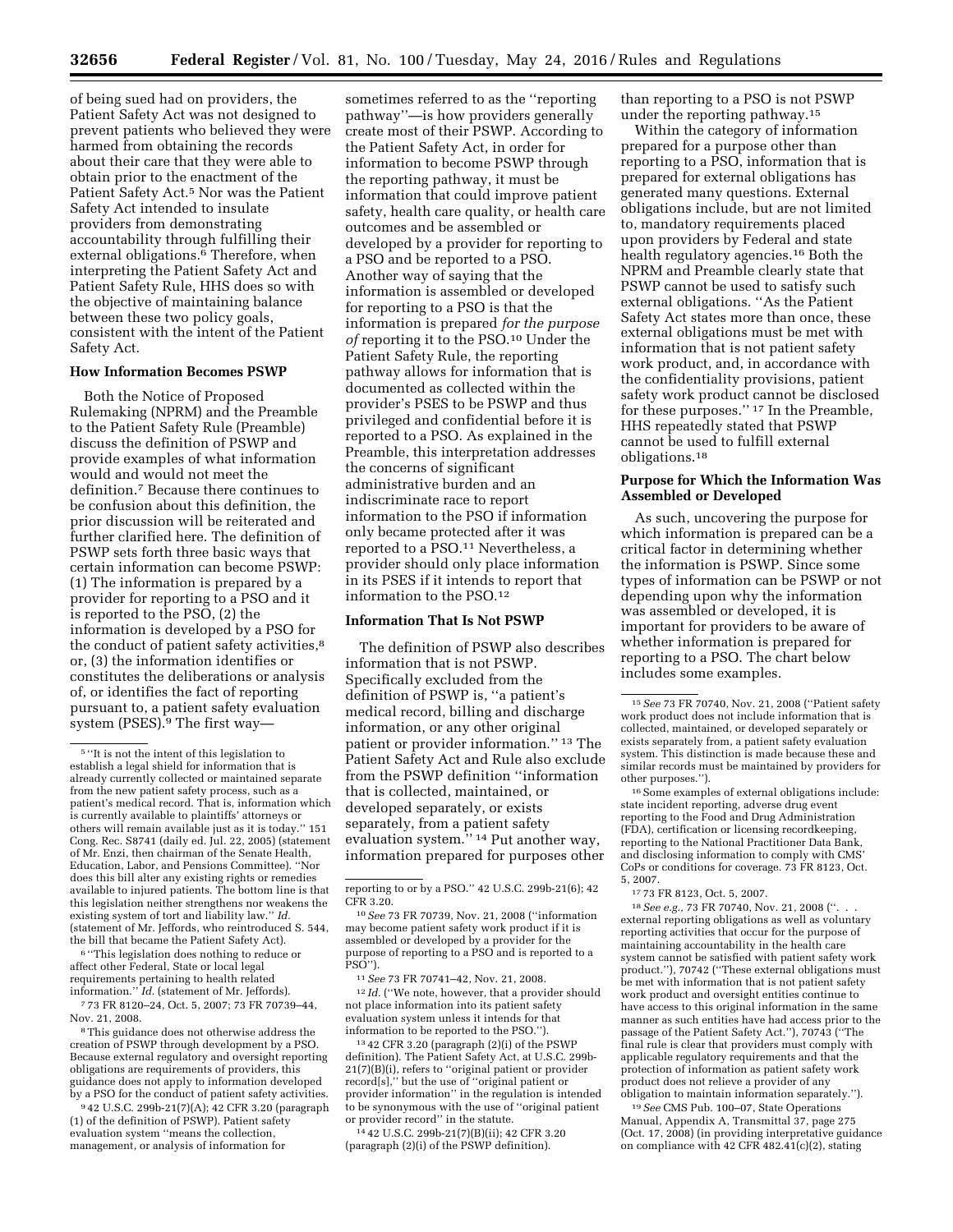| Type of information                                                                                                | Not PSWP if prepared                                                                                                                                                                     | Could be PSWP if information is not required for another purpose<br>and is prepared solely for reporting to a PSO, for example                                                                                                                                                                                                                                                                                           |
|--------------------------------------------------------------------------------------------------------------------|------------------------------------------------------------------------------------------------------------------------------------------------------------------------------------------|--------------------------------------------------------------------------------------------------------------------------------------------------------------------------------------------------------------------------------------------------------------------------------------------------------------------------------------------------------------------------------------------------------------------------|
| Information related to the func-<br>tioning of medical equipment.                                                  | For upkeep of equipment (e.g.,<br>original equipment maintenance<br>logs), to maintain a warranty, or<br>for an external obligation (e.g.,<br>CMS requires some equipment<br>$\log$ 19). | Following a patient incident, a provider develops information about<br>possible equipment malfunctions for reporting to a PSO. The PSO<br>can aggregate it with other rare events from other reporting pro-<br>viders to identify risks and hazards.                                                                                                                                                                     |
| A list of provider staff who were<br>present at the time a patient inci-<br>dent occurred.                         | To ensure appropriate levels of cli-<br>nician availability (e.g., routine<br>personnel schedules), or for<br>compliance purposes <sup>20</sup> .                                        | Following the incident, a provider originally assembles the list for re-<br>porting to a PSO so the PSO can analyze the levels and types of<br>staff involved in medication errors.                                                                                                                                                                                                                                      |
| Written reports <sup>21</sup> of witness ac-<br>counts of what they observed at<br>the time of a patient incident. | For internal risk management<br>(claims and liability purposes).                                                                                                                         | The provider originally prepares the written reports for reporting to<br>the PSO so that the richness of the narrative can be mined for<br>contributing factors.                                                                                                                                                                                                                                                         |
| Information related to care or treat-<br>ment provided to the patient.                                             | As part of the patient's original<br>medical record <sup>22</sup> .                                                                                                                      | The provider documents all patient allergic reactions in the medical<br>record then prepares a list of patients that have exhibited the reac-<br>tion to determine if newly-instituted procedures for reducing risk<br>were followed specifically for the PSO. The list of patients exhib-<br>iting the reaction prepared for reporting to the PSO could be<br>PSWP, but the original patient medical records would not. |

## **Meeting External Obligations**

*The Patient Safety Act Does Not Relieve a Provider From Its External Obligations* 

As discussed above, the Patient Safety Act does not permit providers to use the privilege and confidentiality protections for PSWP to shield records required by external recordkeeping or reporting requirements. To this end, the Patient Safety Act specifically states that it shall not limit the reporting of non-PSWP ''to a Federal, State, or local governmental agency for public health surveillance, investigation, or other public health purposes or health oversight purposes'' or a provider's recordkeeping obligations under Federal, State, or local law.23 It further reinforces that the statute shall not be construed ''to limit, alter or affect the requirements of Federal, State, or local law pertaining to information that is not'' PSWP or ''as preempting or otherwise affecting any State law requiring a provider to report information that is not'' PSWP.24 The NPRM explains that ''the statute is quite specific that these protections do not relieve a provider from its obligation to comply with other legal, regulatory, accreditation, licensure, or other accountability requirements that it would otherwise need to meet.'' 25 It adds that the protected system established by the Patient Safety Act, ''resides alongside but does not replace

21Of note, while a written report of the patient safety incident prepared for reporting to a PSO may be PSWP, individuals who witnessed the event

other information collection activities mandated by laws, regulations, and accrediting and licensing requirements as well as voluntary reporting activities that occur for the purpose of maintaining accountability in the health care system.'' 26 As further stated in the Preamble, ''nothing in the final rule or the statute relieves a provider from his or her obligation to disclose information from such original records or other information that is not patient safety work product to comply with state reporting or other laws.'' 27

HHS reiterates that any external reporting or recordkeeping obligations whether they require a provider to report certain information, maintain specific records, or operate a separate system—cannot be met with PSWP. We also clarify that any information that is prepared to meet any Federal, state, or local health oversight agency requirements is not PSWP. As discussed above, the Patient Safety Act was intended to spur the development of *additional* information created through voluntary patient safety activities and to provide privilege and confidentiality protections for such *new* information. It was not intended to protect records generated or maintained as part of providers' existing mandatory information collection activities.28 As stated in the Preamble, ''The

Department does not believe that the patient safety evaluation system enables providers to avoid transparency. . . . [T]he Patient Safety Act and the final rule have carefully assured that information generally available today remains available, such as medical records, original provider documents, and business records.'' 29

HHS believes that most providers that engage with a PSO are doing so to further learning about patient safety and health care quality, consistent with the intent of the Patient Safety Act. Nevertheless, we are concerned about two ways that some providers may be attempting to misuse the Patient Safety Act protections to avoid their external obligations—in particular, to circumvent Federal or state regulatory obligations. First, some providers with recordkeeping or record maintenance requirements appear to be maintaining the required records only in their PSES and then refusing to disclose the records, asserting that the records in their PSES fulfill the applicable regulatory requirements while at the same time maintaining that the records are privileged and confidential PSWP. Second, some providers appear to develop records to meet external obligations outside of the PSES, place a duplicate copy of the required record into the PSES, then destroy the original

25 73 FR 8124, Oct. 5, 2007.

27 73 FR 70786, Nov. 21, 2008.

that survey procedures include reviewing maintenance logs for significant medical equipment).

<sup>20</sup>As an example, 42 U.S.C. 1395cc(a)(1)(I)(iii) requires hospitals to maintain an on-call list of physicians available to provide treatment related to individuals with emergency medical conditions.

could still potentially disclose or testify about what they observed.

<sup>22</sup>There are various requirements regarding what information is required to be in the medical record. For example, CMS' Hospital CoP for medical record services includes that a hospital's medical record, ''must contain information to justify admission and continued hospitalization, support the diagnosis, and describe the patient's progress and response to medication and services.'' 42 CFR 482.24(c). 23 42 U.S.C. 299b–21(7)(B)(iii).

<sup>24</sup> 42 U.S.C. 299b–22(g).

<sup>26</sup> *Id.* 

<sup>28</sup>*See* 73 FR 70742, Nov. 21, 2008 (''Even when laws or regulations require the reporting of information regarding the type of events also reported to PSOs, the Patient Safety Act does not shield providers from their obligation to comply with such requirements.''). 29 73 FR 70739, Nov. 21, 2008.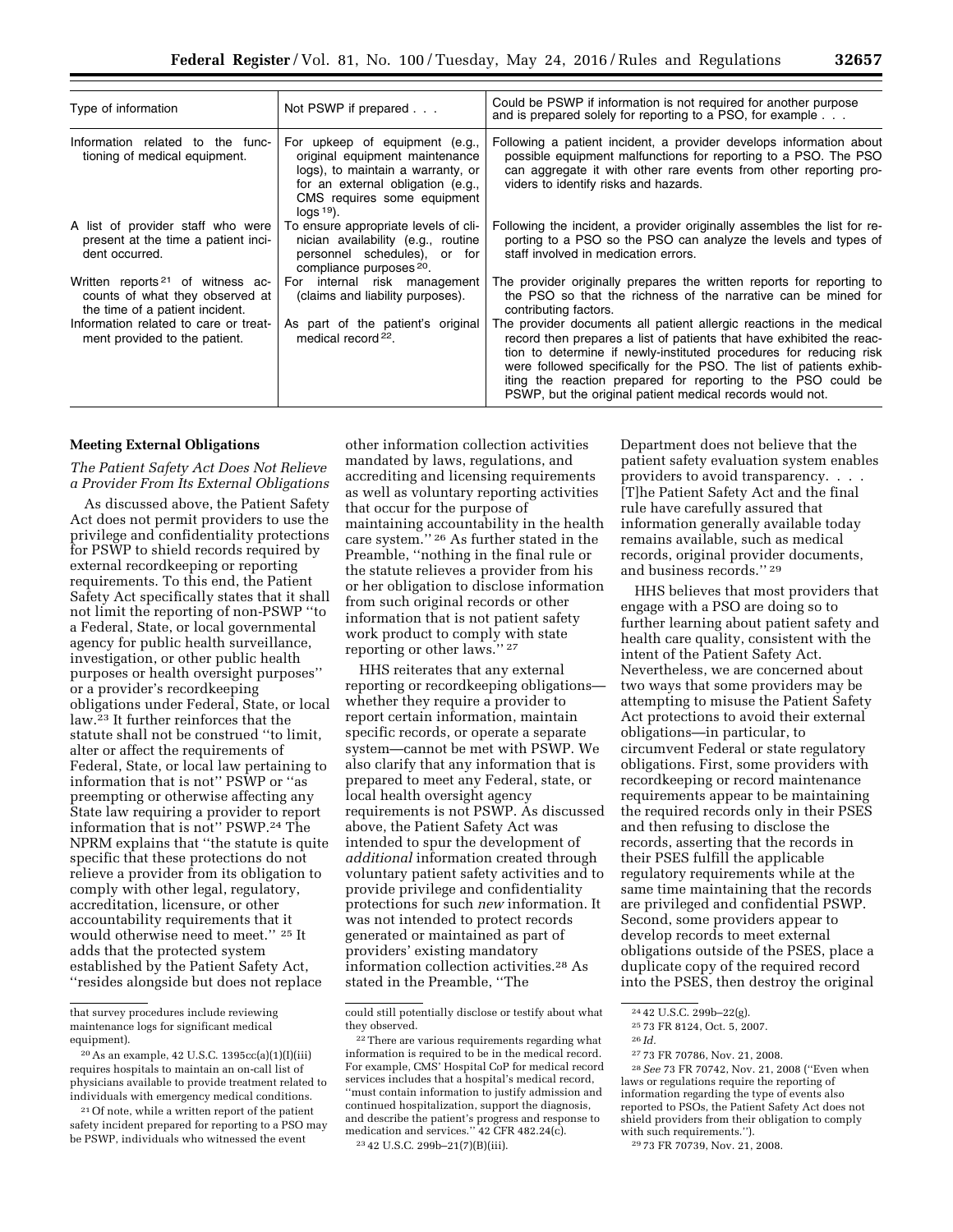outside of the PSES and refuse to disclose the remaining copy of the information, asserting that the copy is confidential and privileged PSWP. The Patient Safety Act was not intended to give providers such methods to evade their regulatory obligations. Here, we clarify HHS' interpretation of how the Patient Safety Act prohibits providers from using the PSES to protect from disclosure records subject to such external obligations.

#### *Original Patient and Provider Records*

As stated in the Patient Safety Act and Patient Safety Rule, original patient and provider records, such as a patient's medical record, billing information, and discharge information, are not PSWP.30 We now provide further clarification regarding what constitutes other types of original provider records. HHS interprets ''original provider records'' to include: (1) Original records (*e.g.,*  reports or documents) that are required of a provider to meet any Federal, state, or local public health or health oversight requirement regardless of whether such records are maintained inside or outside of the provider's PSES; and (2) copies of records residing within the provider's PSES that were prepared to satisfy a Federal, state, or local public health or health oversight record maintenance requirement, if while the provider is obligated to maintain such information, the information is only maintained by the provider within the PSES (*e.g.,* if the records or documents that were being maintained outside the PSES to fulfill the external obligation were lost or destroyed).31 This interpretation is consistent with Congressional intent in enacting the Patient Safety Act, the text of the statute and the regulation, and HHS' prior interpretation found in the NPRM and Preamble, all discussed above, supporting that the Patient Safety Act does not allow providers to be shielded from their external obligations.32

32This interpretation of ''original provider records'' has developed, in part, due to new information about some providers' apparent attempts to avoid compliance with their external obligations, as discussed above, which has come to the attention of HHS since we initially developed the Patient Safety Act's implementing regulation. While broadly consistent with prior HHS interpretation that the Patient Safety Act does not provide a way for providers to evade their external obligations, HHS acknowledges that one aspect of this interpretation is different from that previously expressed, with respect to whether copies of non-PSWP in the PSES remain privileged and

To further illustrate what information HHS would consider to be original provider records versus information that could be eligible to be PSWP, consider the following hypothetical examples in scenarios where a provider maintains specific forms regarding adverse events in order to satisfy a federal or state law obligation.

1. *The provider only maintains the forms outside of the PSES:* The forms are not PSWP. They are not PSWP both because they are an original provider record and because they are maintained separately from the PSES.

2. *The provider maintains the original forms outside of the PSES and places duplicate copies in the PSES for reporting to the PSO, so that further analysis using information in the forms can be conducted:* The forms outside of the PSES are not PSWP, for the reasons indicated above. The copies in the PSES would be PSWP, provided that: (1) The information otherwise meets the definition of PSWP and (2) the original forms continue to be maintained by the provider outside of the PSES.33 If, while the provider is required to maintain the forms, the forms outside of the PSES become unavailable (*e.g.,* they are lost or destroyed), the duplicate copies of the forms in the provider's PSES will be ''original provider records'' that are no longer privileged and confidential PSWP so long as no duplicate copies of the forms are maintained outside of the PSES by the provider.34

3. *The provider only maintains the original forms in the PSES:* The forms are original provider records and not privileged and confidential PSWP. We note that it would be improper to maintain records collected for external reporting purposes solely within a PSES because this scenario would be a misuse of a PSES.

4. *The provider maintains the forms outside of the PSES and within the PSES extracts information from the forms to conduct further analysis:* The forms

33*See* 73 FR 70743, Nov. 21, 2008 (''Because information contained in these original records may be valuable to the analysis of a patient safety event, the important information must be allowed to be incorporated into the patient safety work product. However, the original information must be kept and maintained separately to preserve the original records for their intended purposes.'').

34The circumstances in which information from a provider's PSES would not be protected as PSWP in this example are consistent with the statute's text that states a PSO shall not be compelled to disclose information—unless such information is: Identified, not PSWP, and not reasonably available from another source. *See* 42 U.S.C. 299b–22(d)(4)(A)(i).

outside of the PSES are not PSWP, for the reasons indicated above. The analysis conducted inside the PSES, including the information extracted from the forms, is PSWP.

This clarification should not create problems for providers who have appropriately created and retained the original records required to satisfy their external obligations outside of a PSES. Those original records would be available to meet any external reporting requirements or needs.35 In an effort to ensure that there is no need to obtain the copies that exist in the PSES for other purposes, providers should establish a mechanism to indicate where the original records can be located. Additionally, providers should exercise extreme caution before destroying any original records maintained outside of the PSES. A provider that destroys the original source documents upon which PSWP is based is not relieved of its obligations or any applicable consequences that may be imposed by other regulators if they fail to maintain the original records.

# *Copies of PSWP*

To be clear, the above discussion of copies relates to information that begins as non-PSWP (*i.e.,* original patient or provider records and/or information that was collected, maintained, developed, or exists separately from the PSES). Consistent with the Patient Safety Rule's definition of PSWP, copies of information initially prepared as PSWP within the PSES are PSWP.36 For example, if a provider originally develops information to improve patient safety in its PSES solely for reporting to the PSO, that information is PSWP. If the provider then makes a copy of this information for the PSO and retains another copy of it in its PSES, both the copy of the information disclosed to the PSO and the copy maintained in the provider's PSES are PSWP, and thus privileged and confidential under the Patient Safety Rule.

<sup>30</sup> 42 U.S.C. 299b–21(7)(B)(i).

<sup>31</sup> If an original provider record is destroyed and the same information is maintained within the PSES, a provider may remove the original record from the PSES for the purpose of maintaining the information outside of the PSES.

confidential PSWP if the original provider record outside of the PSES is unavailable. *See e.g.,* 73 FR 8124, Oct. 5, 2007 (indicating a copy in the PSES is protected and may not be disclosed when the original record outside of the PSES is unavailable).

<sup>35</sup>We note that this section focuses on requirements to maintain forms in an available fashion. To the extent an obligation only requires reporting and is fully satisfied after that reporting, a provider has fulfilled the reporting requirement, and the provider has no ongoing requirement to maintain the reported information, the subsequent collection of a form in the PSES and reporting to a PSO would protect the later form as PSWP because the external obligation has been fully satisfied.

<sup>36</sup> 42 CFR 3.20 (paragraph (1) of the PSWP definition) (''Except as provided in paragraph (2) of this definition, patient safety work product means any . . . [information] . . . (or copies of any of this material) . . . .").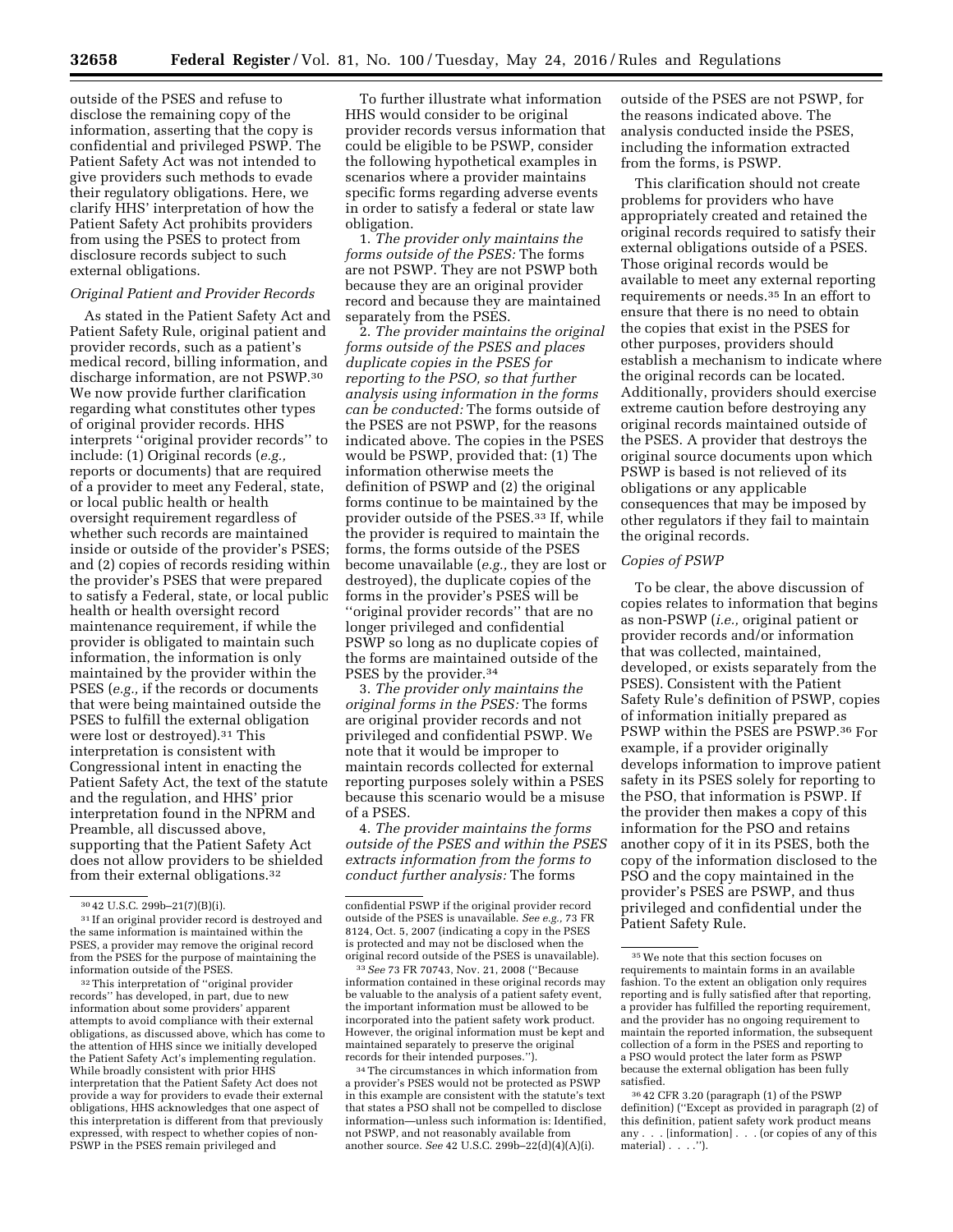### *Separate Systems*

It has come to HHS' attention that the discussion in the Preamble regarding whether providers need to maintain multiple systems may have caused some confusion. Some commenters on the NPRM expressed concern that providers would need to maintain two duplicate systems: One PSES for information that the provider assembles or develops for reporting to a PSO and a second system containing the same information if the provider is unsure at the time the information is prepared for reporting to the PSO whether that information may be required in the future to fulfill a state law obligation. In response to this concern, the Preamble discusses a way that the Patient Safety Rule allows for information that was PSWP to no longer be PSWP.37 This process, sometimes referred to as the ''drop out'' provision, provides that PSWP ''assembled or developed by a provider for reporting to a PSO may be removed from'' a PSES and no longer be considered PSWP if: ''[t]he information has not yet been reported to a PSO'' and ''[t]he provider documents the act and date of removal of such information from the'' PSES.38 Once removed from the PSES following this procedure, the information could be used for other purposes, such as to meet state law obligations.

As indicated above, the drop out provision is intended as a safety valve for providers who are unsure at the time that information is being prepared for reporting to the PSO whether similar information would, at a later time, be needed for an external obligation. It provides some flexibility for providers as they work through their various external obligations, as information assembled or developed for reporting to the PSO can reside as PSWP within the provider's PSES until the provider makes a future determination as to whether that information must be used to meet an external obligation.39 It is intended to be used on a case-by-case basis. Under the drop out provision, if the provider later determines the information within its PSES that had originally been assembled or developed for reporting to a PSO will be instead used for an external obligation, it is

removed from the PSES and is no longer PSWP. This means it is no longer privileged or confidential under the Patient Safety Act and Patient Safety Rule.40 If the provider instead decides to report the information to a PSO, the information remains PSWP (so long as it meets the requirements for being PSWP, including that it is not an original patient or provider record) and cannot be permissibly disclosed for any reason, except in accordance with the disclosure permissions described in the Patient Safety Act and Patient Safety Rule.41 The Preamble thus explains how the drop out provision eliminates the need for a provider to maintain two systems with duplicate information: A PSES containing PSWP and a separate system containing any of that same information where the provider has yet to determine whether it will be needed in the future for another purpose.

Nevertheless, we reemphasize that where records are mandated by a Federal or State law requirement or other external obligation, they are not PSWP. Thus, a provider should maintain at least two systems or spaces: A PSES for PSWP and a separate place where it maintains records for external obligations.42 As discussed above, the Patient Safety Act encourages providers to prepare, analyze, and share information beyond what they are mandated to do. As such, it is expected that most of the information in a PSES would be originally created by providers as part of their voluntary participation with a PSO.

#### *Shared Responsibility*

As described above, the protected system established under the Patient Safety Act works in concert with the external obligations of providers to ensure accountability and transparency while encouraging the improvement of patient safety and reduction of medical errors through a culture of safety. It is the provider's ultimate responsibility to understand what information is required to meet all of its external obligations. If a provider is uncertain what information is required of it to fulfill an external obligation, the provider should reach out to the external entity to clarify the requirement. HHS has heard anecdotal

reports of providers, PSOs, and regulators working together to ensure that the regulators can obtain the information they need without requesting that providers impermissibly disclose PSWP. HHS encourages such communication. Regulatory agencies and other entities requesting information of providers or PSOs are reminded that, subject to the limited exceptions set forth in the Patient Safety Act and Patient Safety Rule, PSWP is privileged and confidential, and it may not be used to satisfy external obligations. Therefore, such entities should not demand PSWP from providers or PSOs.

Some requirements are clear and discrete, which makes it relatively easy for providers to understand what information is mandated, determine what additional information they want to prepare for reporting to a PSO, and to separate the two categories of information. Examples of clear and discrete requirements would include requirements for a provider to fill out a particular form or to provide a document containing specified data points. However, HHS is aware that some requirements are more ambiguous or broad, thus creating uncertainty about the information required to satisfy them. Particularly where laws or regulations may be vague, it is imperative that the regulators work with providers so that the regulators obtain the information they need, and that providers sufficiently understand what is required of them so that they can satisfy their obligations and voluntarily report additional information to a PSO. Where a variety of information could potentially satisfy an external obligation, and where a provider reports similar information to the PSO, the provider may find it helpful to document which information collection activities it does to fulfill its external requirements and which other activities it does in the PSES, to help ensure confidentiality and privilege of the PSWP.

## *Later Developing Requirements*

As discussed above, providers should work with regulatory bodies and any other entities with which they have obligations to understand in advance the exact information they will need to satisfy their external obligations. That way, providers can plan ahead to create and maintain any information needed to fulfill their obligations separately from their PSES. However, even if providers and regulators cooperate fully, HHS is aware that situations could arise where a provider has collected information for reporting to the PSO and where the

<sup>37</sup>*See e.g.,* 73 FR 70742, Nov. 21, 2008. 38 42 CFR 3.20(2)(ii).

<sup>39</sup>*See* 73 FR 70742, Nov. 21, 2008 (Referring to the documentation of date and purpose of collection within a PSES, ''(p)roviders have the flexibility to protect this information as patient safety work product within their patient safety evaluation system while they consider whether the information is needed to meet external reporting obligations. Information can be removed from the patient safety evaluation system before it is reported to a PSO to fulfill external reporting obligations.'').

<sup>40</sup> *Id.* (''Once the information is removed, it is no longer patient safety work product and is no longer subject to the confidentiality provisions."). <sup>41</sup> 42 U.S.C. 299b-22(c); 42 CFR 3.204(b), 3.206(b).

<sup>42</sup> ''The Patient Safety Act establishes a protected space or system that is separate, distinct, and resides alongside but does not replace other information collection activities . . . .'' 73 FR 70742, Nov. 21, 2008; *see also* 73 FR 8124, Oct. 5, 2007.